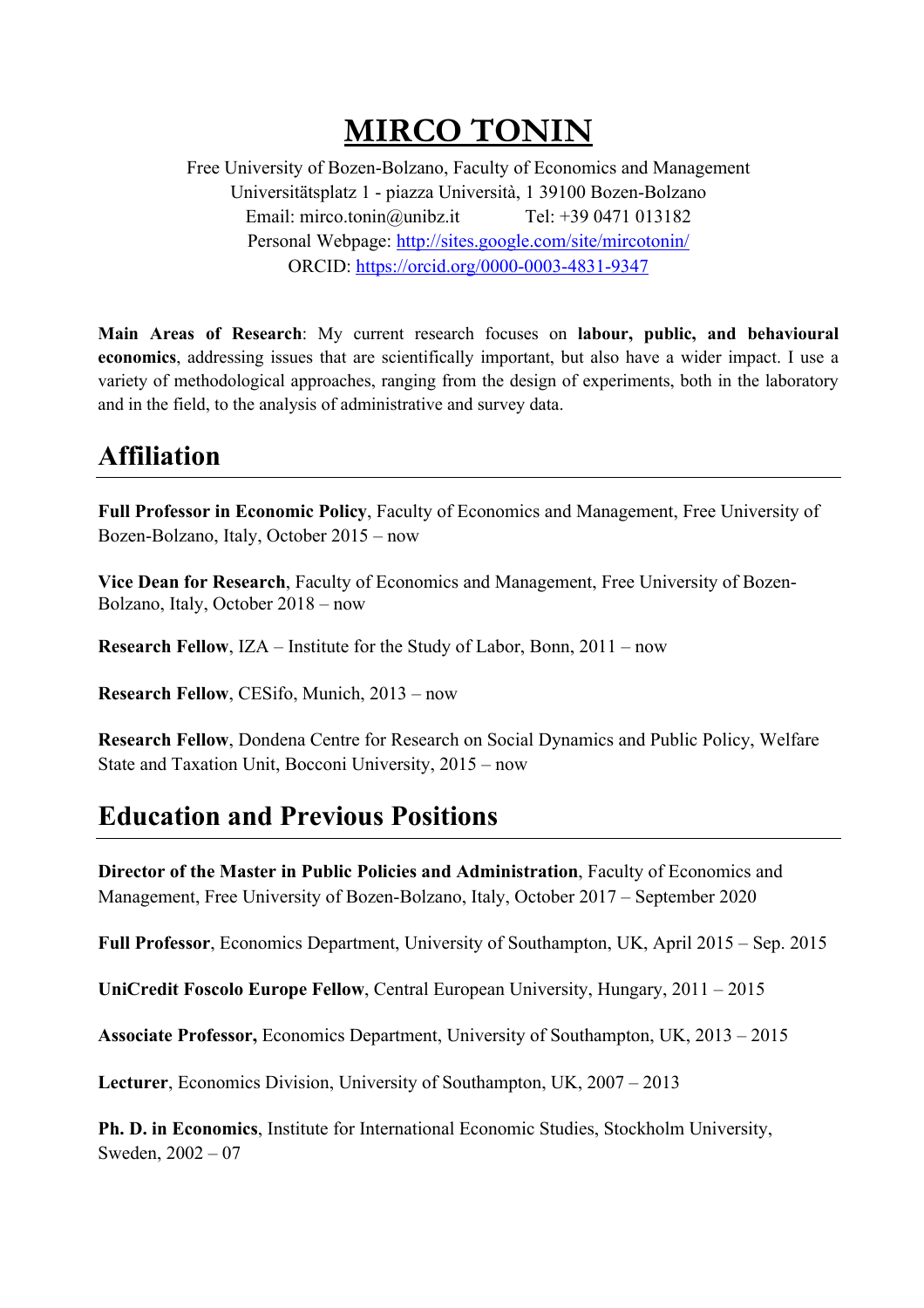**Currency Analyst**, DZ (Deutsche Zentral-Genossenschaft) Bank CEE Research, Budapest, Hungary, 2000 **–** 2002

**Laurea in Economics**, Bocconi University, Italy. Summa cum laude. 1995 – 2000

### **Research Experience**

**Consultant**, World Bank, 2008, and International Labour Office (ILO), 2003-13.

**Visiting Researcher**, Hungarian National Bank, Summer, 2006; Hungarian Academy of Sciences – Institute of Economics, Winter, 2006, Summer, 2009, 2010, and 2012; Central European University, Summer, 2007 and 2008; University of Sassari, Summer, 2011; Center for Economic Studies (CES), University of Munich, Spring, 2013; LUISS, Rome, Spring 2015; Telecom Ecole de Management, Paris, Winter 2017.

### **Working Papers**

- 1. Symbolic Incentives and the Recruitment of Volunteers for Citizen Science Projects (with Simona Cicognani, Sebastian Stein and Michael Vlassopoulos)
- 2. Technology vs information to promote conservation: Evidence from water audits (with Erik Ansink and Carmine Ornaghi)
- 3. Does COVID-19 Mass Testing Work? The Importance of Accounting for the Epidemic Dynamics (with Davide Ferrari and Steven Stillman)
- 4. Communities and testing for COVID-19 (with Steve Stillman)
- 5. National or Local? The Demand for News in Italy during COVID-19 (with Stefano Castriota and Marco Delmastro)
- 6. Expectations, reference points, and compliance with COVID-19 social distancing measures (with Guglielmo Briscese, Nicola Lacetera and Mario Macis). NBER WP 26916.
- 7. Water Tariffs and Consumers' Inaction (with Carmine Ornaghi)
- 8. Paying for what kind of performance? Performance pay and multitasking in mission-oriented jobs (with Daniel Jones and Michael Vlassopoulos)
- 9. Stay or Flee? Probability versus Severity of Punishment in Hit-and-run Accidents (with Stefano Castriota)
- 10. The Effect of the Language of Instruction on Academic Performance (with Juliana Bernhofer)

## **Publications**

#### **Journal Articles:**

1. Elif Kara, Mirco Tonin and Michael Vlassopoulos, "Class Size Effects in Higher Education: Differences Across STEM and Non-STEM Fields", *Economics of Education Review*, 2021, vol 82. https://doi.org/10.1016/j.econedurev.2021.102104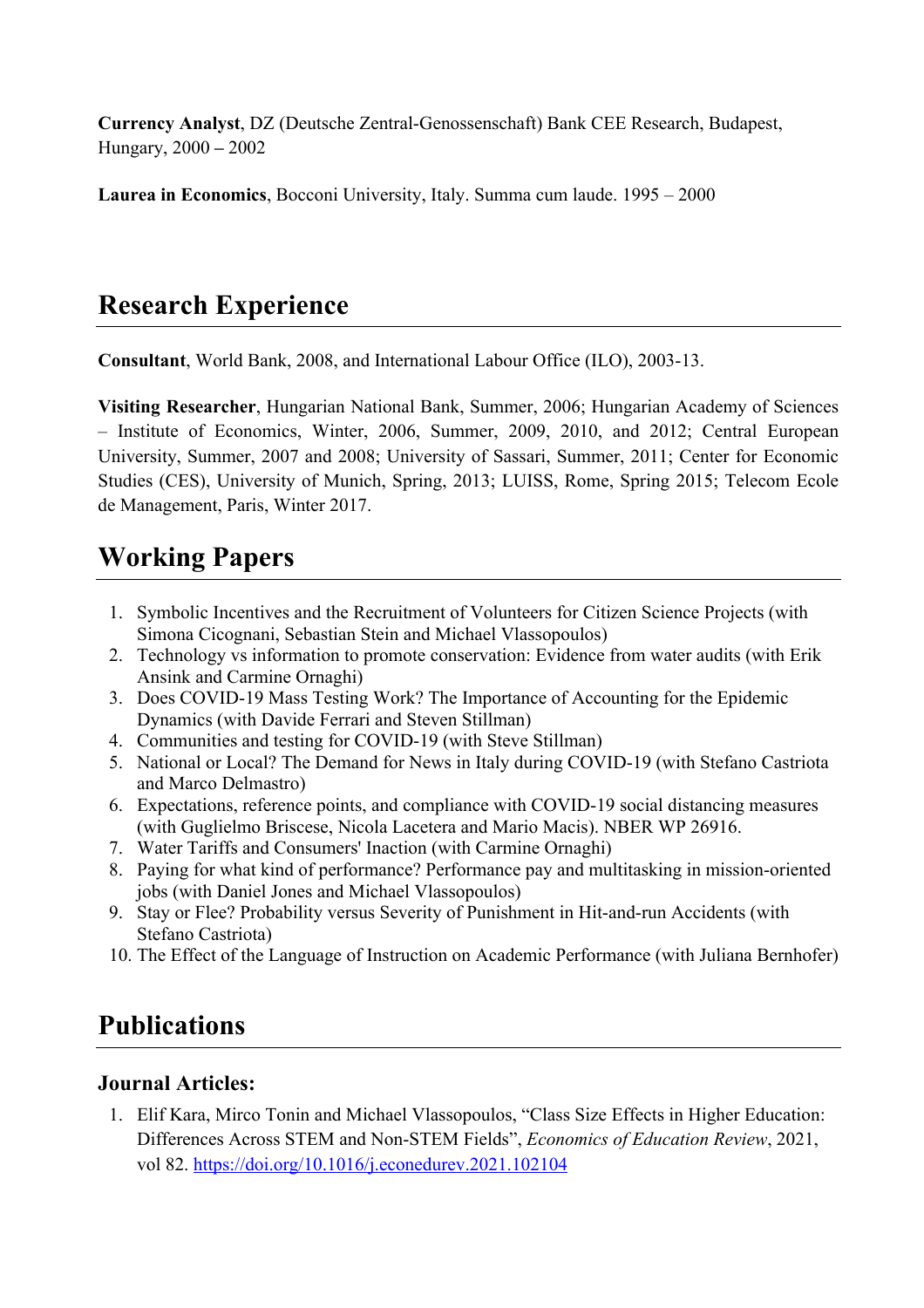- 2. Alessandra Casarico and Mirco Tonin, "A field experiment on fundraising to support independent information", *Journal of Economic Behavior & Organization*, 2021, vol. 186, 227-250 https://doi.org/10.1016/j.jebo.2021.03.021
- 3. Silvia Bruzzone, Stefano Castriota and Mirco Tonin, "Points or prison? The Effects of Different Sanctions on Driving Behavior", *Contemporary Economic Policy*, 2021, vol 39, pages 126-140 https://doi.org/10.1111/coep.12500
- 4. Corrado Giulietti, Mirco Tonin and Michael Vlassopoulos, "When the market drives you crazy: Stock market returns and fatal car accidents", *Journal of Health Economics*, 2020, vol. 70 https://doi.org/10.1016/j.jhealeco.2019.102245
- 5. Carmine Ornaghi and Mirco Tonin, "The Effects of The Universal Metering Programme on Water Consumption, Welfare and Equity", *Oxford Economic Papers*, 2019 https://doi.org/10.1093/oep/gpz068
- 6. Corrado Giulietti, Mirco Tonin and Michael Vlassopoulos, "Racial Discrimination in Local Public Services: A Field Experiment in the US", *Journal of the European Economic Association*, 2019, vol. 17, pages 165–204. https://doi.org/10.1093/jeea/jvx045
- 7. Helia Marreiros, Mirco Tonin, Michael Vlassopoulos, m.c. schraefel "Now that you mention it": A Survey Experiment on Information, Salience and Online Privacy", *Journal of Economic Behavior & Organization*, 2017, vol. 140, pages 1-17. https://doi.org/10.1016/j.jebo.2017.03.024
- 8. Mirco Tonin and Michael Vlassopoulos, "Sharing One's Fortune? An Experimental Study on Earned Income and Giving", *Journal of Behavioral and Experimental Economics*, 2017, vol. 66, pages 112-118. DOI: http://dx.doi.org/10.1016/j.socec.2016.04.014
- 9. Mirco Tonin and Michael Vlassopoulos, "Corporate Philanthropy and Productivity: Evidence from an Online Real Effort Experiment", *Management Science*, 2015, vol. 61, pages 1795- 1811. DOI: http://dx.doi.org/10.1287/mnsc.2014.1985
- 10. Ann-Sofie Kolm and Mirco Tonin, "Benefits Conditional on Work and the Nordic Model"*, Journal of Public Economics*, 2015, vol. 127, pages 115-126. DOI: http://dx.doi.org/10.1016/j.jpubeco.2014.05.010
- 11. Sotiris Georganas, Mirco Tonin and Michael Vlassopoulos, "Peer Pressure and Productivity: The Role of Observing and Being Observed", *Journal of Economic Behavior & Organization,* 2015, vol. 117, pages 223-232. DOI: http://dx.doi.org/10.1016/j.jebo.2015.06.014
- 12. Mirco Tonin and Jackie Wahba, "The Source of the Gender Gap in Economics Enrollment" *CESifo Economic Studies*, 2015, vol. 61, pages 72-94*.* DOI: http://dx.doi.org/10.1093/cesifo/ifu033
- 13. Mirco Tonin and Michael Vlassopoulos, "Are Public Sector Workers Different? Cross-European Evidence from Elderly Workers and Retirees", *IZA Journal of Labor Economics,*  2015, vol. 4:11, pages 1-21. DOI: http://dx.doi.org/10.1186/s40172-015-0027-3
- 14. Mirco Tonin, "Are Workers Motivated by the Greater Good? Evidence from the Private and Public Sectors", *IZA World of Labor,* 2015, vol. 138, pages 1-10*.* http://wol.iza.org/articles/are-workers-motivated-by-the-greater-good
- 15. Helia Marreiros, Richard Gomer, Mirco Tonin, Michael Vlassopoulos, m.c. schraefel "Scared or Naive? An Exploratory Study on Users Perceptions of Online Privacy Disclosures", IADIS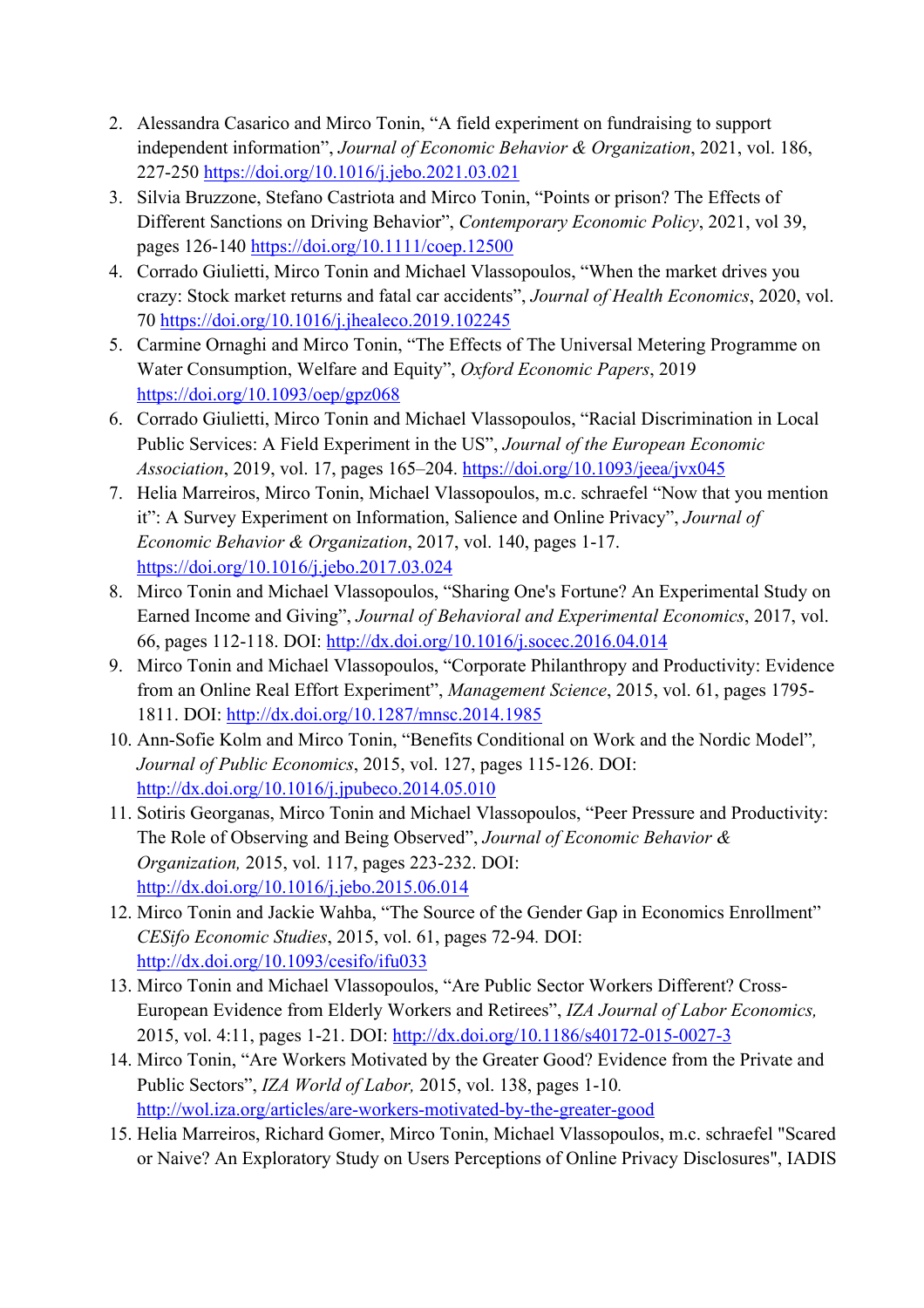International Journal on WWW/Internet, 2015, vol. 13, pages 1-16. http://www.iadisportal.org/ijwi/papers/2015131201.pdf

- 16. Mirco Tonin, "Reporting Import Tariffs (and Other Taxes)", *International Tax and Public Finance*, 2014, vol. 21, pages 153-173. DOI: http://dx.doi.org/10.1007/s10797-012-9262-8
- 17. Mirco Tonin and Michael Vlassopoulos, "An Experimental Investigation of Intrinsic Motivations for Giving", *Theory and Decision*, 2014, vol. 76, pages 47-67. DOI: http://dx.doi.org/10.1007/s11238-013-9360-9
- 18. Mirco Tonin and Michael Vlassopoulos, "Experimental Evidence of Self-Image Concerns as Motivation for Giving", *Journal of Economic Behavior & Organization*, 2013, vol. 90, pages 19–27. DOI: http://dx.doi.org/10.1016/j.jebo.2013.03.011
- 19. Mirco Tonin, "Underreporting of Earnings and the Minimum Wage Spike", *IZA Journal of European Labor Studies*, 2013, vol. 2, pages 1-18. DOI: http://dx.doi.org/10.1186/2193- 9012-2-2
- 20. Mirco Tonin, "Minimum Wage and Tax Evasion: Theory and Evidence", *Journal of Public Economics*, 2011, vol. 95, pages 1635–1651*.* DOI: http://dx.doi.org/10.1016/j.jpubeco.2011.04.005
- 21. Ann-Sofie Kolm and Mirco Tonin, "In-Work Benefits and Unemployment", *International Tax and Public Finance*, 2011, vol. 18, pages 74-92. DOI: http://dx.doi.org/10.1007/s10797- 010-9148-6
- 22. Mirco Tonin and Michael Vlassopoulos, "Disentangling the Sources of Pro-socially Motivated Effort: A Field Experiment", *Journal of Public Economics*, 2010, vol. 94, pages 1086-1092. DOI: http://dx.doi.org/10.1016/j.jpubeco.2010.08.011
- 23. Sandrine Cazes and Mirco Tonin, "Employment Protection Legislation and Job Stability: A European Cross-Country Analysis", *International Labour Review*, 2010, vol. 149, pages 261- 285. DOI: http://dx.doi.org/10.1111/j.1564-913X.2010.00087.x

#### **Refereed Book Chapters:**

- 24. Kimberley Scharf and Mirco Tonin, "Introduction", in: T*he Economics of Philanthropy: Donations and Fundraising*, edited by Kimberley Scharf and Mirco Tonin, MIT Press, 2018. https://mitpress.mit.edu/books/economics-philanthropy
- 25. Jana Sadeh, Mirco Tonin and Michael Vlassopoulos "Why Give Away your Wealth? An Analysis of the Billionaires' View" in: *Social Economics*, edited by J. Costa-Font and M. Macis, MIT press, 2017. https://mitpress.mit.edu/books/social-economics
- 26. Mirco Tonin, "Too Low to Be True: The Use of Minimum Thresholds to Fight Tax Evasion" in: *Critical Issues in Taxation and Development*, edited by Clemens Fuest and George R. Zodrow, MIT press, 2013 (ISBN: 978-0-262-01897-5). http://mitpress.mit.edu/books/criticalissues-taxation-and-development
- 27. Mirco Tonin, "Informality" in: *Perspectives on Labour Economics for Development*, edited by Sandrine Cazes and Sher Verick, ILO and Academic Foundation, 2013 (ISBN: 978-92-2- 126714-0). http://www.ilo.org/global/publications/books/forthcomingpublications/WCMS\_190112/lang--en/index.htm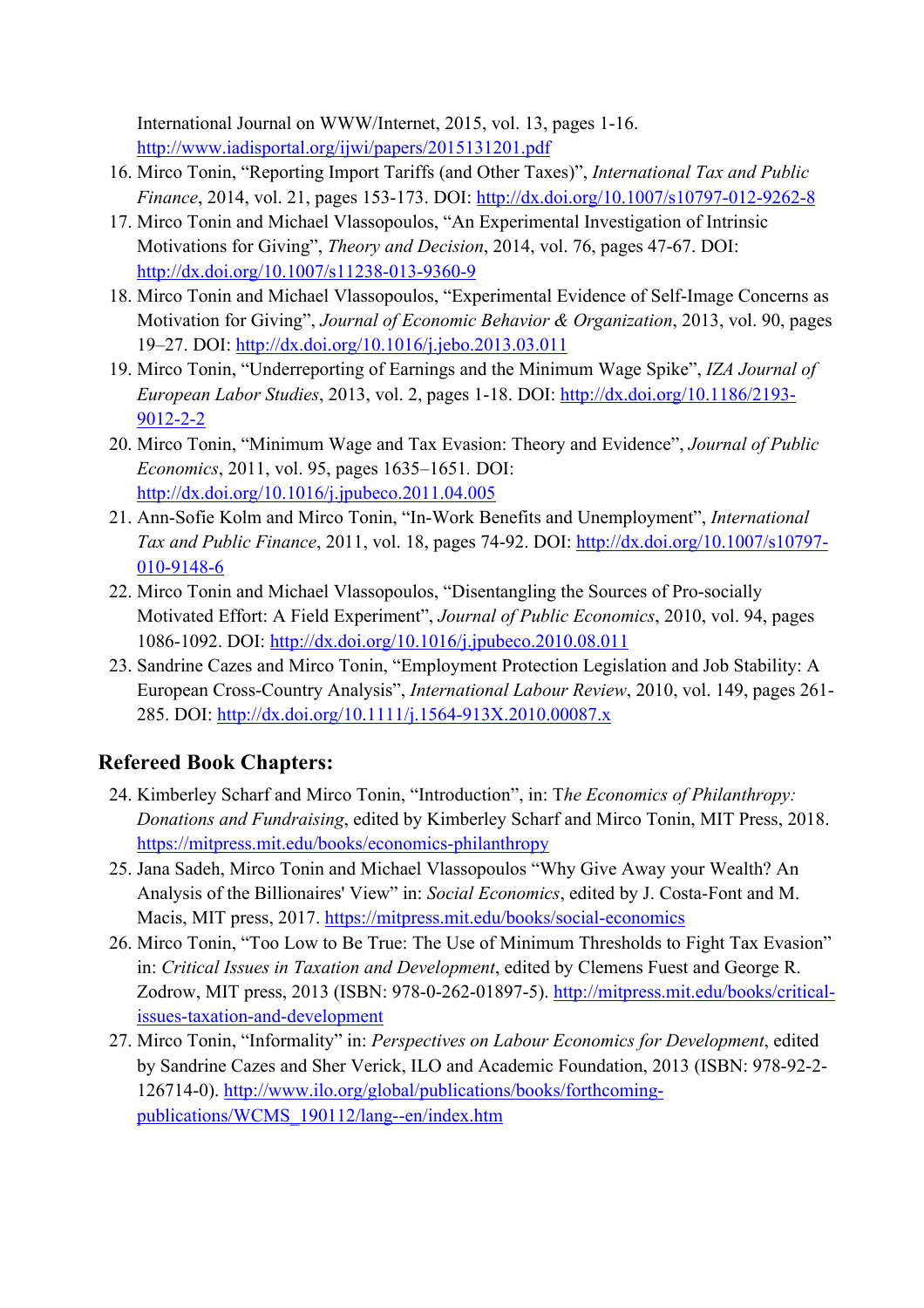#### **Refereed Conference Proceedings**

- 28. Helia Marreiros, Richard Gomer, Mirco Tonin, Michael Vlassopoulos, m.c. schraefel, "Exploring User Perceptions of Online Privacy Disclosures", *Proceedings of the 14th International Conference on WWW/INTERNET (ICWI 2015).*
- 29. Victor Naroditskiy, Sebastian Stein, Long Tran-Thanh, Mirco Tonin, Michael Vlassopoulos, and Nicholas R. Jennings, "Referral Incentives in Crowdfunding", *Proceedings of the Second AAAI Conference on Human Computation and Crowdsourcing (HCOMP-2014)*, 2014, pages 171-183. http://www.aaai.org/ocs/index.php/HCOMP/HCOMP14/paper/viewFile/8948/8967

#### **Edited Books**

30. The Economics of Philanthropy: Donations and Fundraising, edited by Kimberley Scharf and Mirco Tonin, MIT Press (ISBN: 9780262038447), 2018. https://mitpress.mit.edu/books/economics-philanthropy

#### **Other Academic Publications**

- 31. Federico Boffa, Francesco Ravazzolo, Mirco Tonin "Ruolo del settore pubblico e politiche al tempo del Covid-19", in: Elisabeth Alber, Alice Engl, Günther Pallaver (eds.), Politika21 - Annuario di politica dell'Alto Adige, Raetia Edizioni, 2021.
- 32. Gender Differences in Earnings and Leadership: Recent Evidence on Causes and Consequences (with Mario Macis), ifo DICE Report 2 / 2017, vol 15, June 2017.
- 33. "Minimum Wage or Minimum Tax?" in: *The Hungarian Labour Market Review and Analysis 2012*, edited by P. Benczur, Hungarian Academy of Sciences, 2013.
- 34. "Employment Protection Legislation in Central and East European Countries", South East Europe Review, issue 4, 2009, pp. 447-491.
- 35. "The Wage Dimension of Flexibility and Security in Selected Central and Eastern European Countries" in: Cazes, S., Nesporova, A. (eds.) *"Flexicurity: a relevant approach for Eastern Europe?",* International Labour Office, Geneva, 2007.

## **Honours and Grants**

- "Best Paper Award" 9th Young Economists' Workshop on Social Economy, Forli, Italy, 2012
- "G.B. Brocchi" Grammar School Gold Medal, 2011
- Fellow of the Higher Education Academy, since 2010
- Bocconi University Gold Medal for Best Graduates in 2000

#### **Main Grants**

- **Free University of Bozen-Bolzano**, CRC grant, 2017-2020, with Steve Stillman.
- **Leverhulme Trust**, Research Grant, 2015-2019, with Álmos Telegdy and Michael Vlassopoulos.
- **ESRC**, Research Grant, 2013-2015, with Carmine Ornaghi.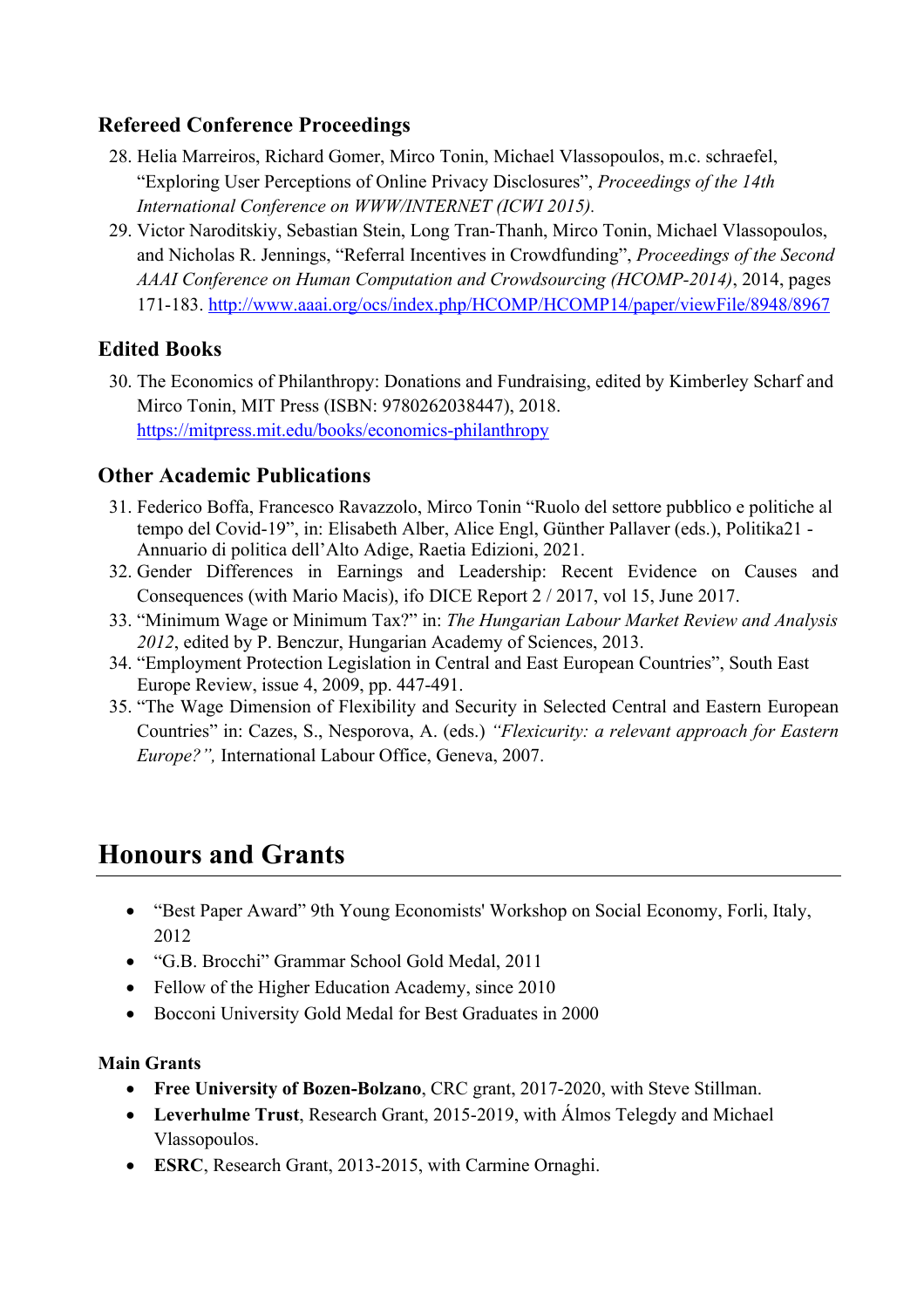- **EPRSC**, Research Grant, 2013-2015, with m. schraefel, S. Rhys Thomas, M. Vlassopoulos, E. Gerding.
- **ESRC**, First Grant, 2009-2012, with Michael Vlassopoulos.
- **UniCredit & Universities Foundation**, Foscolo Europe Fellowship, 2011-2015.

#### **Smaller Grants**

- **British Academy**, Small Research Grant, 2013-2015, with V. Naroditskiy, S. Stein, M. Vlassopoulos, L. Tran-Thanh.
- **British Academy**, Small Research Grant, 2009, with Michael Vlassopoulos.
- **University of Southampton**, Strategic Interdisciplinary Research Development Fund, 2013, with V. Naroditskiy, S. Stein, M. Vlassopoulos, L. Tran-Thanh.
- **University of Southampton**, Strategic Research Development Fund, 2012, with C. Ornaghi.
- **University of Southampton**, Strategic Research Development Fund, 2013, with Michael Vlassopoulos.
- **University of Southampton**, Small Grant, 2008.
- **Central European University**, Conference and Academic Events Fund, 2012.
- **Royal Economic Society**, Special Project Grant 2011; 2015.
- **UniCredit & Universities Foundation**, Workshop Grant 2012; 2013; 2014; 2015.
- **Southern Water**, Workshop Grant 2015.

## **Teaching and Supervision**

**Undergraduate**: Economic Policy at the Free University of Bozen-Bolzano. Applied Microeconomics, Introduction to Econometrics, and Introduction to Statistics for Economics, at the University of Southampton.

**MSc**: Economics and Politics in the Public Sector at the Free University of Bozen-Bolzano. Public Economics and Finance, at the Central European University, Budapest.

**PhD**: Applied Econometrics, at the University of Southampton.

**Mini courses**: Forensic Economics for graduate students, at the Center for Economic Studies (CES) of the University of Munich.

Supervision of several undergraduate, master and PhD dissertations.

Internal PhD Examiner, University of Southampton.

External PhD Examiner, University of Trento; Agricultural University, Peshawar, Pakistan.

Postgraduate Certificate in Academic Practice (PCAP), University of Southampton, 2010.

Fellow of the Higher Education Academy (Recognition Reference: 40064), since 2010.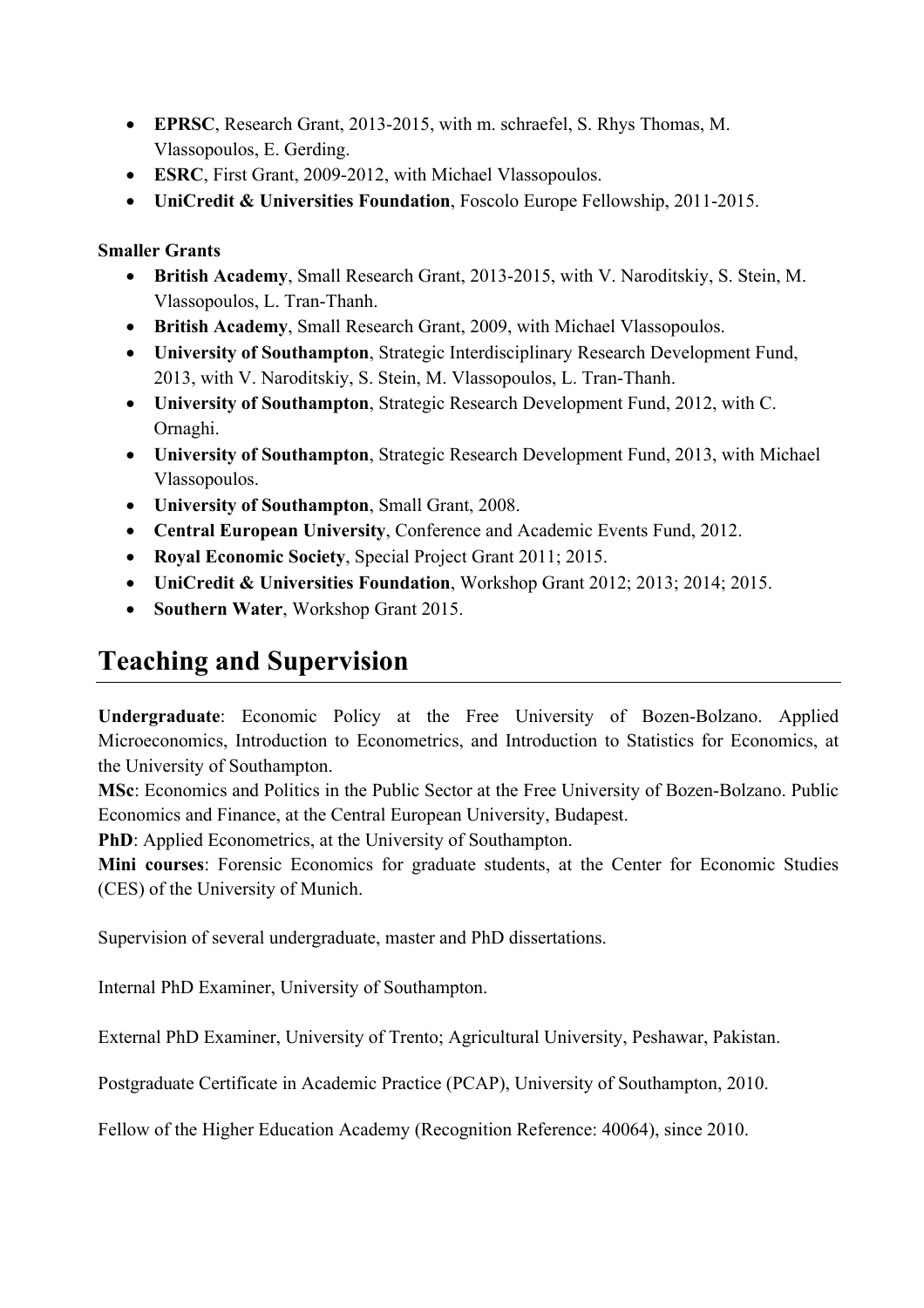## **Other Professional Activities**

**Refereeing - Journals**: American Economic Review, Journal of Political Economy, Review of Economic Studies, Journal of the European Economic Association, Management Science, Journal of Public Economics, Journal of Labor Economics, Games and Economic Behavior, Journal of Economic Behavior & Organization, Industrial and Labor Relations Review, Experimental Economics, The B.E. Journal of Economic Analysis & Policy, International Economic Journal, European Economic Review, Economica, Southern Economic Journal, International Economic Review, Labour Economics, Scandinavian Journal of Economics, The Journal of Development Studies, Journal of Public Economic Theory, International Tax and Public Finance, National Tax Journal, Contemporary Economic Policy, CESifo Economic Studies, Emerging Markets Finance and Trade, European Sociological Review, Labour - Review of Labour Economics and Industrial Relations, IZA World of Labor, Pacific Economic Review, International Journal of Human-Computer Studies, International Review of Administrative Sciences, American Political Science Review, Journal of Law, Economics and Organization. See: publons.com**/a/463193/**

**Refereeing - Others**: ESRC, National Science Foundation, Routledge, Danish Council for Independent Research, British Academy, Estonian Research Council, Czech Science Foundation.

#### **Conference Organization**:

- Workshop on "The Determinants and Implications of Prosocial Behaviour", Southampton, May 2011;
- Workshop on "The Social Dimension of Organizations", CEU, Budapest, April 2012;
- Workshop on "Behavioral and Organizational Economics", IZA, Bonn, June 2013;
- Workshop on "Public Organizations", Vienna, September 2014;
- Workshop on "The Economics of Discrimination", Naples, September 2015;
- Workshop on "Managing Water Demand", London, September 2015;
- Euregio Economics Meeting, Bolzano, April 2016.
- Workshop on "The Economics of Philanthropy", CESifo Venice Summer Institute 2016.

Member of the **Board**, ASGE - Association for the Study of Generosity in Economics, 2021 – .

Member of the **Editorial Board**, *International Tax and Public Finance,* 2019 – .

Member of the **Editorial Board**, *PLOS ONE*, 2019 – .

Member of the **Editorial Board – Advisory Board**, *Heliyon*, Elsevier, 2015 – .

Member of the Program Committee **ICEEE-8th (Eighth Italian Congress of Econometrics and Empirical Economics)**, 2018

Member of the **Royal Economic Society Conference Programme Committee**, 2015 – 2017.

Member of the **Editorial Board**, Economic Review, 2011 – 2014.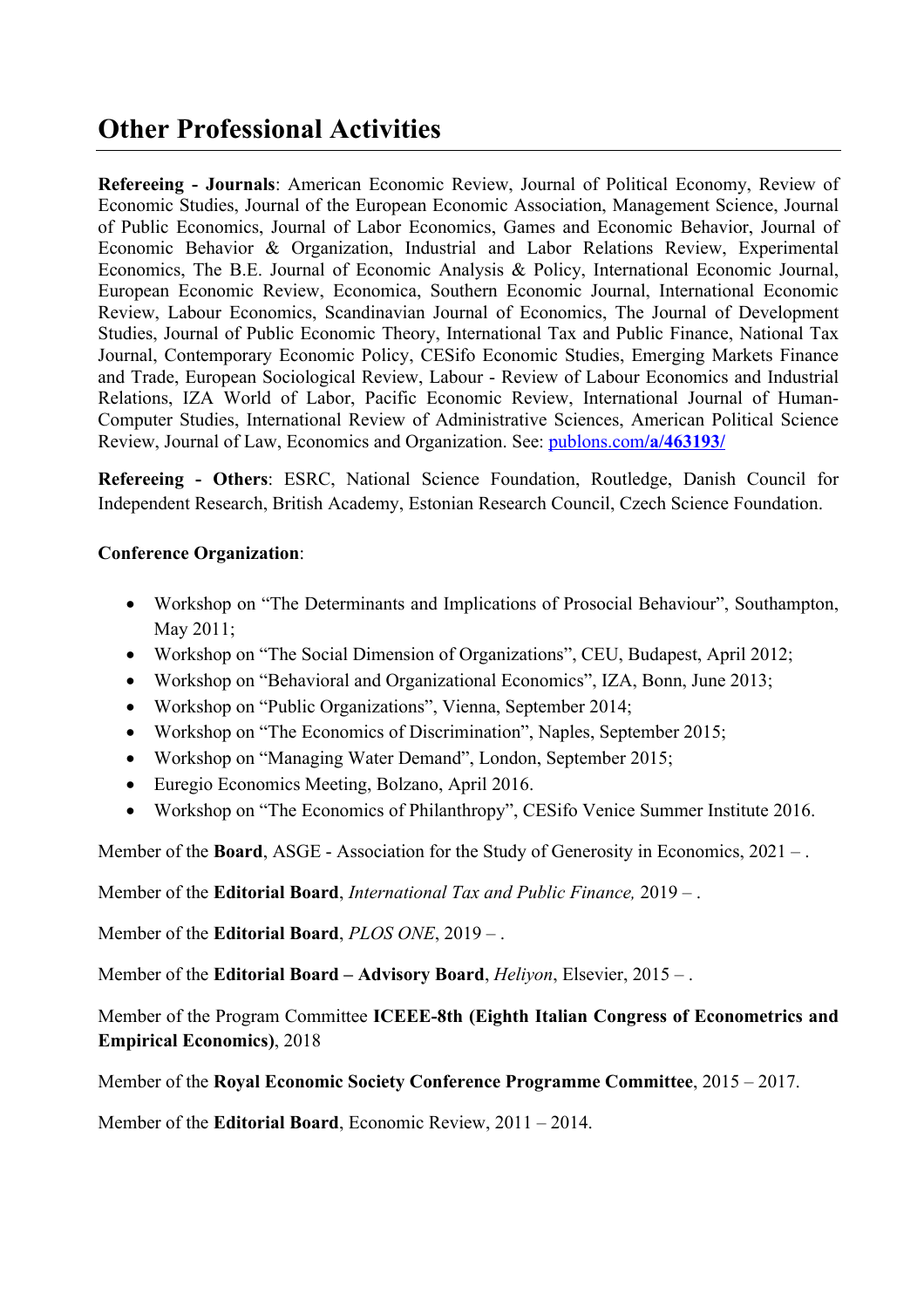Research mentioned in: New York Times, Financial Times, Washington Post, The Times, BBC, Guardian, Bloomberg Business Week, Pacific Standard, Forbes, Fortune, Daily Mail, Daily Mirror, Independent on Sunday, Daily Telegraph, The Scotsman, Irish Independent, The Economist blog, The Wall Street Journal blog, United Press, Huffington Post (France), TV2 (Denmark), The Times of India and many others.

Comments on current affairs appeared in: Time magazine, Ottawa Citizen, Sole24Ore, Libero, Südtiroler Wirtschaftszeitung, Dolomiten, Corriere dell'Alto Adige, Corriere del Trentino, Rai Südtirol Radio, Radio Südtirol1, Rai Alto Adige, Salto.bz, Philanthropy Impact Magazine, Library Journal, UniNews, ff – Das Südtiroler Wochenmagazin.

## **Selected Other Publications**

I regularly contribute to *Corriere dell'Alto Adige* and *Corriere del Trentino* – see: https://www.pressreader.com/@Mirco\_Tonin/collection/editoriali

"Covid, come usare la spinta gentile dei «nudge» contro i contagi e pro vaccini", Il Sole 24 Ore, 7 March 2021

"Crisi personali e crisi nazionale: l'Italia sul lettino del terapeuta", Econopoly - Il Sole 24 Ore, 24 November 2020

"Con il coronavirus sale lo share dei Tg" (with Stefano Castriota and Marco Delmastro), LaVoce.info, 9 November 2020

"Covid: tra paura e sottovalutazione, le parole giuste per evitare i contagi", Sole 24 Ore +, 5 September 2020

"Can behavioural economics help with the enforcement of social distancing?", Economics Observatory, 22 August 2020

"Dopo il lockdown cresce l'ottimismo ma senza illusioni" (with Guglielmo Briscese, Nicola Lacetera e Mario Macis), LaVoce.info, 27 May 2020

"Moving the goalposts on lockdown end dates can affect compliance" (with Guglielmo Briscese, Nicola Lacetera e Mario Macis), VoxEU, 16 May 2020

"After the Lockdown: Italian Consumers Are Cautious About Returning to Normal" (with Guglielmo Briscese, Nicola Lacetera e Mario Macis), ProMarket, 15 May 2020

"Haben wir es endlich geschafft? Erwartungen zum Lockdown-Ende und die Bereitschaft zu dessen Einhaltung" (with Guglielmo Briscese, Nicola Lacetera e Mario Macis), Ökonomenstimme, 15 May 2020

"¿Cuánto falta? Prorrogar el estado de alarma podría afectar el cumplimento de las medidas de confinamiento" (with Guglielmo Briscese, Nicola Lacetera e Mario Macis), Nada es Gratis, 14 May 2020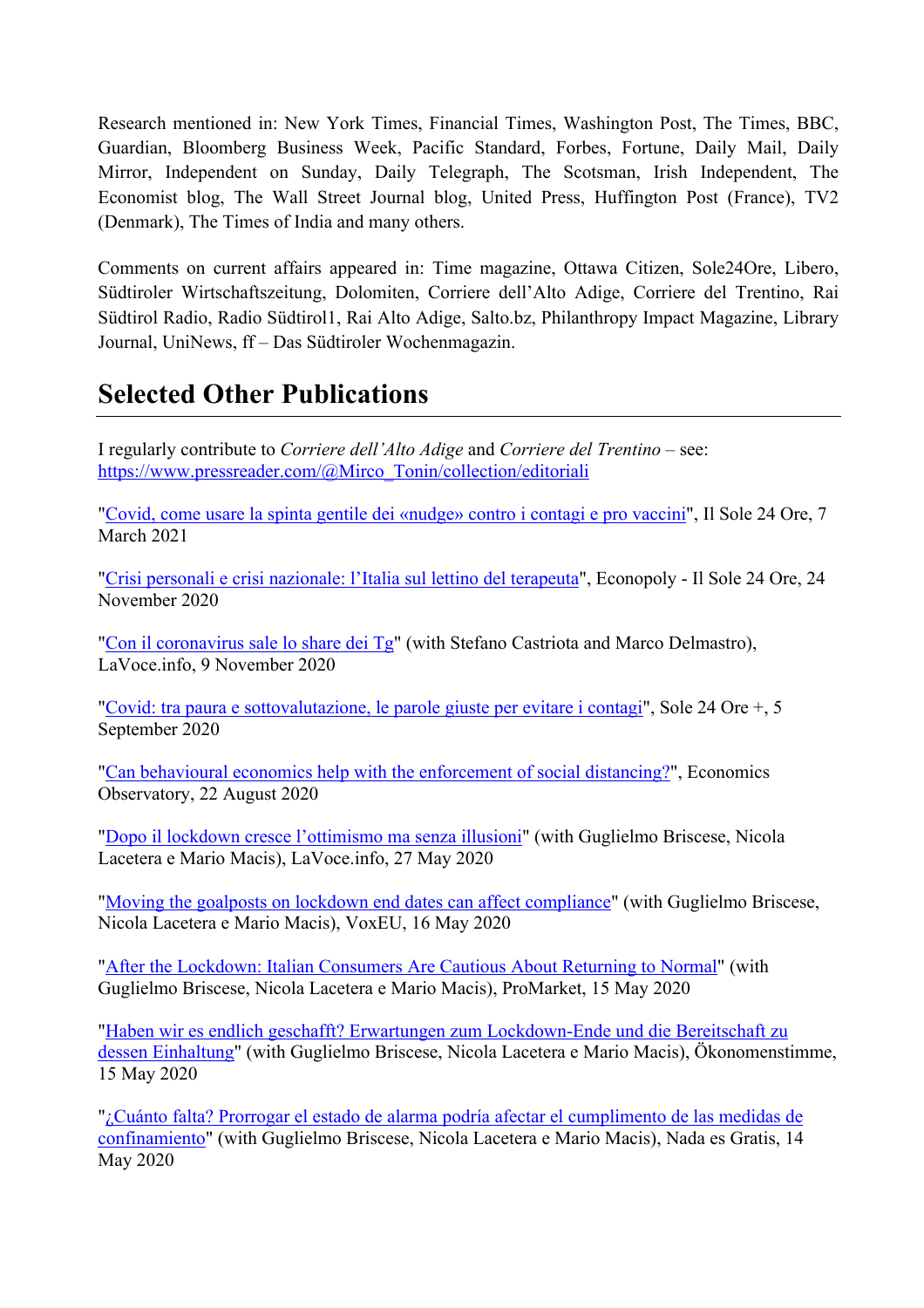"Sorpresa: italiani cauti sul ritorno alla normalità" (with Guglielmo Briscese, Nicola Lacetera e Mario Macis), LaVoce.info, 12 May 2020

"Quanto manca? Fine del lockdown e regole da rispettare" (with Guglielmo Briscese, Nicola Lacetera e Mario Macis), LaVoce.info, 6 May 2020

"Expectations about Covid-19 social-distancing measures in Italy and their impact on compliance" (with Guglielmo Briscese, Nicola Lacetera e Mario Macis), IZA WoL, 6 April 2020

"Managing Expectations Is Critical to Ensure Compliance with Stay-at-Home Measures" (with Guglielmo Briscese, Nicola Lacetera e Mario Macis"), ProMarket, 2 April 2020

"Cosa pensano gli italiani dell'autoisolamento" (with Guglielmo Briscese, Nicola Lacetera e Mario Macis"), LaVoce.info, 30 March 2020

"Diamo il voto ai bambini per fermare la denatalità" (with Federico Boffa), lavoce.info, 6 September 2019

Sperimentare e valutare: un approccio scientifico alla filantropia e al fundraising", Vita.it, 10 July 2018

"Do government officials discriminate?" (with Corrado Giulietti and Michael Vlassopoulos), Oxford University Press blog, 2 May 2018

"Fisco: L'imposta si taglia solo se visibile" (with Federico Boffa), lavoce.info, 23 February 2018

"Educazione finanziaria, risorsa fondamentale" (with Francesco Trebbi), Sole 24 Ore, 14 January 2018

"Do Librarians Discriminate?", Library Journal, 3 January 2018

"Nella UE ius soli a geometria variabile" (with Francesco Trebbi), Sole 24 Ore, 19 September 2017

"Italia bocciata in Pubblica amministrazione" (with Francesco Trebbi), Sole 24 Ore, 18 July 2017

"Does mission motivate employees?", Philanthropy Impact Magazine: 14 - Winter 2016

"Why We Do a Good Job", Südtiroler Wirtschaftszeitung, 11 December 2015.

"Note to bosses: workers perform better if you give to charity" (with Michael Vlassopoulos), *The Conversation,* January 2015.

"The gender gap in Economics enrolment: where does it arise" (with Jackie Wahba), *Royal Economic Society Newsletter,* October 2014.

"What drives the philanthropy of billionaires?: Technological innovators are changing philanthropy" (with Michael Vlassopoulos), *TechTank Blog, Brookings Institution*, October 2014.